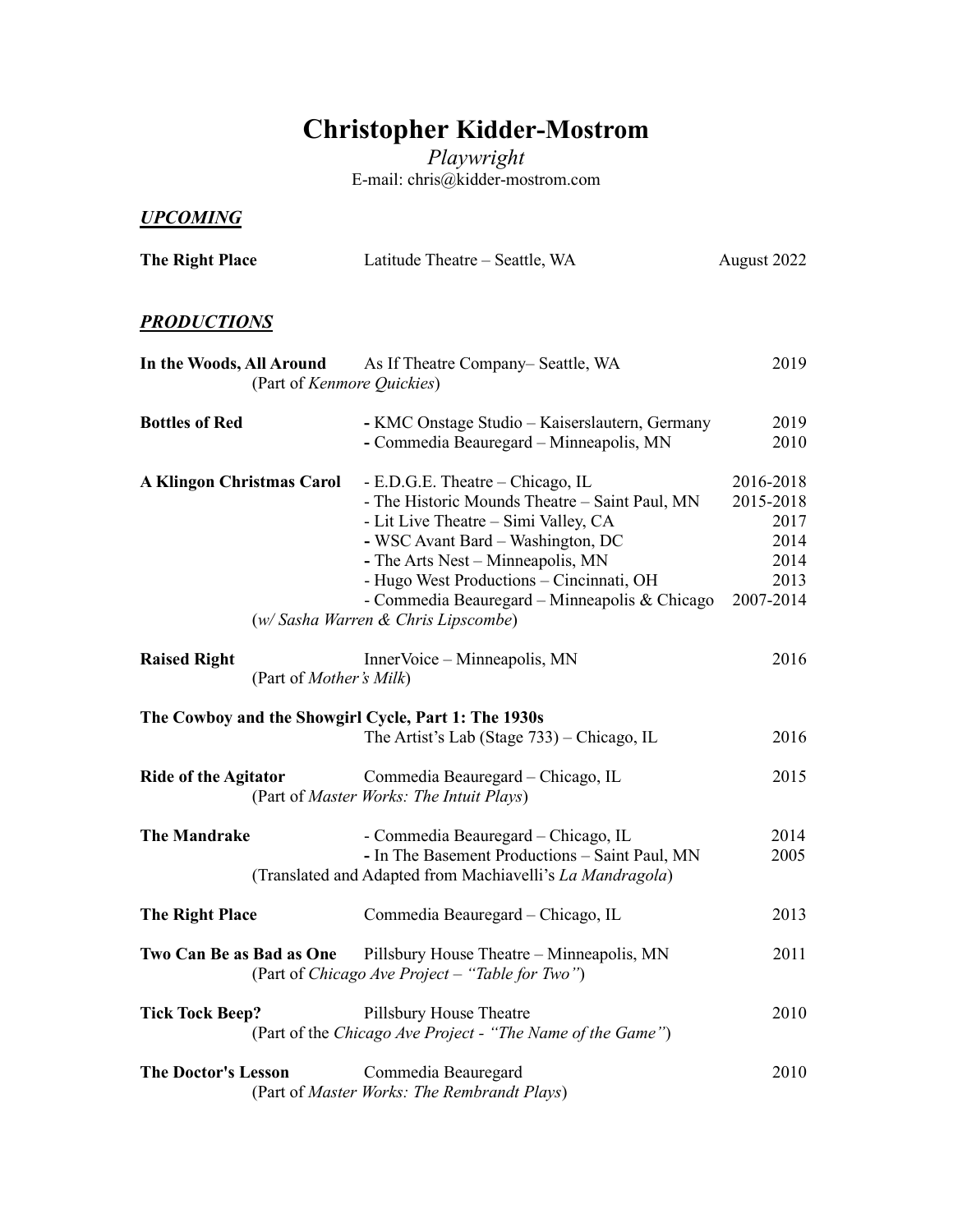| R.U.R. (Rossum's Universal Robots)                                                                                                     |                                                               |
|----------------------------------------------------------------------------------------------------------------------------------------|---------------------------------------------------------------|
| (Translated and Adapted from Karel Capek's R.U.R.)                                                                                     | 2009                                                          |
|                                                                                                                                        |                                                               |
| Commedia Beauregard/MN Fringe - Minneapolis, MN<br>(w/ Matthew A. Everett and Sasha Warren)                                            | 2008                                                          |
| Pillsbury House Theatre<br>(Part of the Chicago Ave Project - "All or Nothing")                                                        | 2008                                                          |
| The Young Lady's Consent Commedia Beauregard – Saint Paul, MN<br>(Translated and Adapted from Moratín's El sí de las niñas)            | 2007                                                          |
| In The Basement Productions                                                                                                            | 2007                                                          |
| In The Basement Productions                                                                                                            | 2007                                                          |
| <b>The Tumbler &amp; The Tigress</b> Pillsbury House Theatre<br>(Part of the Chicago Ave Project - "All Dressed Up and Nowhere to Go") | 2006                                                          |
| In The Basement Productions                                                                                                            | 2006                                                          |
| - In The Basement Productions<br>- Stormy Weather Players - Cornwall, NY<br>- Commedia Beauregard                                      | 2006<br>2004<br>2000                                          |
| Thirst Theatre – Minneapolis, MN                                                                                                       | 2005                                                          |
| Pillsbury House Theatre<br>(part of the Chicago Ave Project - "Breakfast of Champions")                                                | 2004                                                          |
| Pillsbury House Theatre<br>(part of the Chicago Ave Project – "Keep The Ball Rolling")                                                 | 2002                                                          |
| No Major Holidays History Theatre - St. Paul, MN<br>(part of Under the Stars and Stripes)                                              | 2002                                                          |
| Theatre Unbound – Minneapolis, MN<br>(w/Matthew Foster)                                                                                | 2001                                                          |
| Commedia Beauregard                                                                                                                    | 2000                                                          |
| Commedia Beauregard                                                                                                                    | 2000                                                          |
|                                                                                                                                        | Commedia Beauregard<br><b>Julie's Unfortunate Arrangement</b> |

## *EDUCATION/TRAINING*

| MFA, Playwriting, University of New Orleans - New Orleans, LA | 2007 |
|---------------------------------------------------------------|------|
| BA, Theatre Arts, Morningside University – Sioux City, IA     | 1996 |